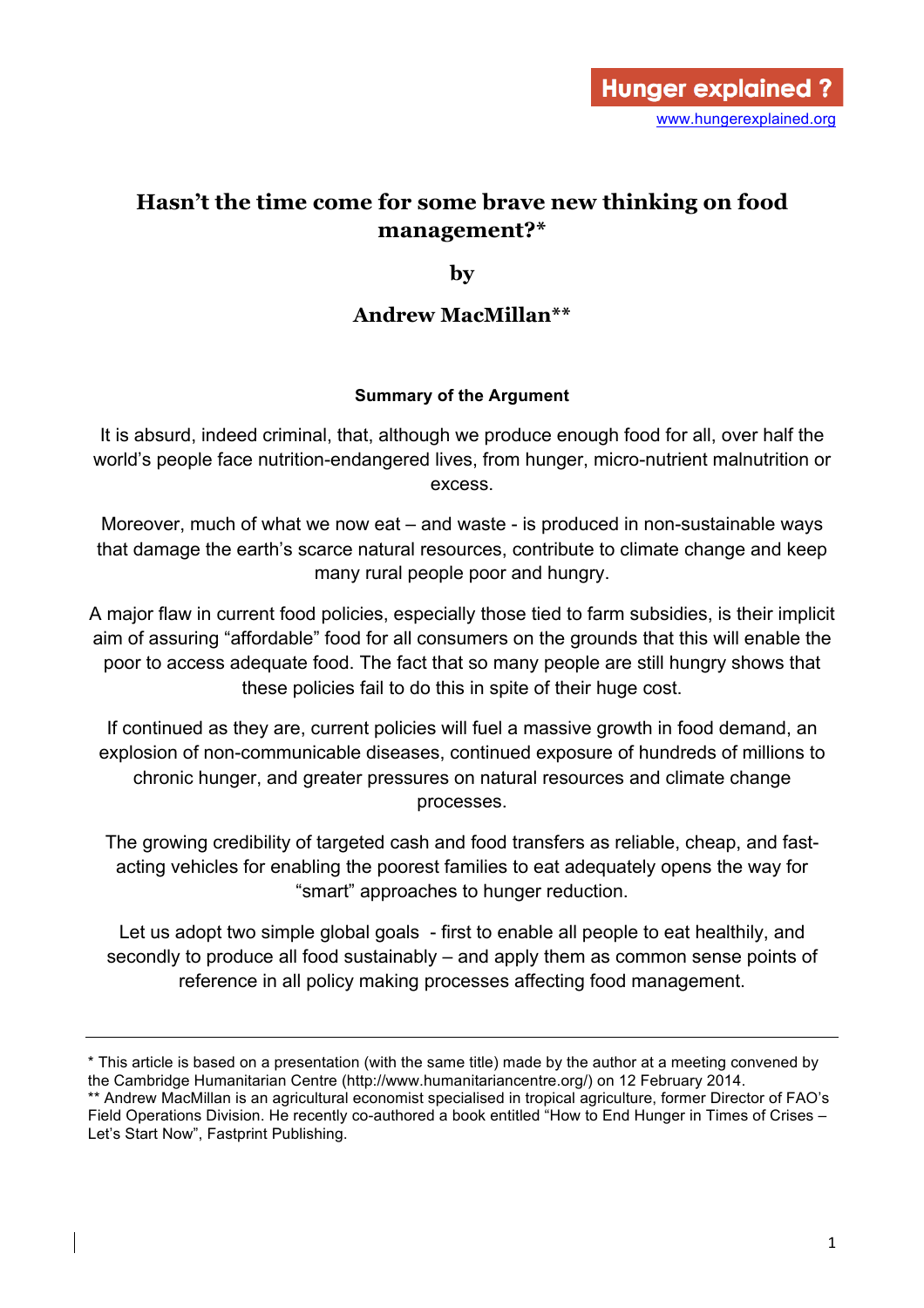To attain these goals, we must draw together agricultural, nutritional, environmental and social security policies. This could involve a deliberate raising of retail food prices to meet the real costs of production and to discourage waste and over-consumption; the application of Fair Trade type practices to ensure decent living standards for all involved in the food chain, and redirecting subsidies to promote a shift to truly sustainable production systems. This must be matched by cash or food transfers to very poor families to enable them to close the hunger gap, be more resilient to shocks and lead a more independent life, competing for opportunities on an even footing.

The 47 countries which now subsidise farming are well placed to set the lead in making such policy changes through reallocating already committed resources, including some to help developing countries to adjust to changing price conditions.

The proposed policy changes will yield enormous benefits in terms of reduced human suffering, better nutrition and health, higher productivity, longer life. The economic benefits will be vast, and the world will be a safer place for all of us.

**----------------**

### **Introduction**

A public perception has been nurtured for decades that ending hunger is a forbiddingly difficult and unaffordable task. This is not the case.

It has long been assumed that hunger will disappear through a combination of increased food availability and economic growth but there is little evidence that this happens until countries share growth equitably – which few do! Instead, like most curable illnesses, the incidence of hunger and malnutrition can be cut very quickly through direct actions, smartly targeted on those people who are most affected by the problem. For most of them, the cure is to raise their capacity to buy, or, especially in rural communities, produce, adequate food for their families. This will help to end suffering and deep poverty and enable them to respond to other opportunities for self-improvement.

Hunger is literally a matter of life or death for hundreds of millions of people. We were brutally reminded of this just two years ago when 258,000 people – half of them children – died of starvation in Somalia because we failed to respond on time to early warning systems which told us what to do to prevent the disaster that happened.<sup>i</sup>

A crime has been committed against humanity in Somalia. *Famicide* is also committed every day by all governments that fail to act to prevent the predictable premature death of their people from chronic hunger, when all the means exist to do so.<sup>ii</sup> The world turns a very blind eye to this slow-burning diffuse famine. And nobody will end up in The Hague to be held accountable for it.<sup>iii</sup>

In our mad world, hunger is not even a certifiable cause of death, but obesity is classified as an epidemic!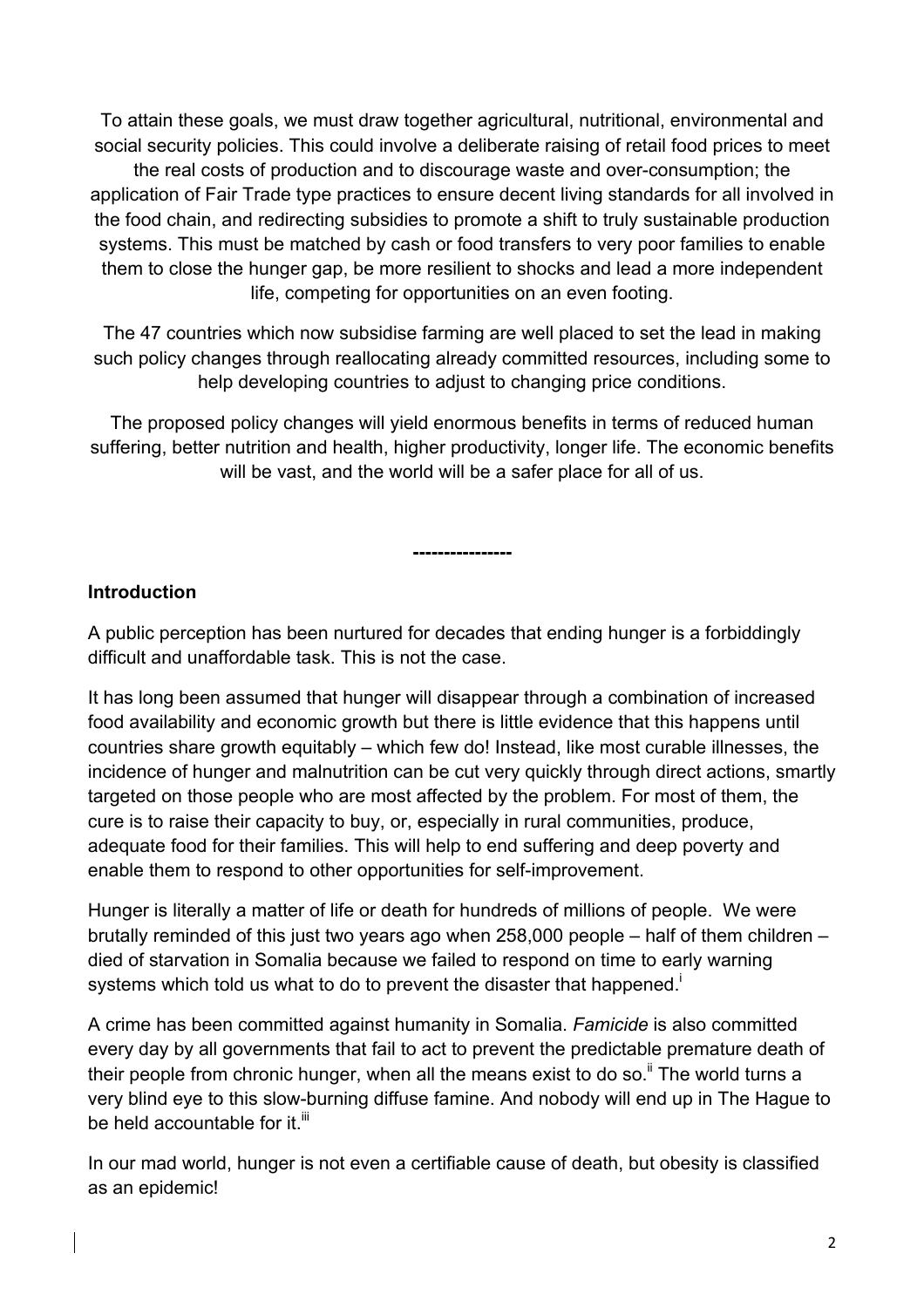This article explores some ideas both on eradicating hunger and on moving to more sustainable food systems, setting these in the broader context of the urgent need for food management policies that deliver outcomes shaped by the desire to achieve the greatest global public good rather than to respond mainly to special interests.



### **A crying need for better food policies**

The need for much better food management policies is obvious from just two facts.

First, that, in spite of ample cheap food for all for decades, the nutrition, health, productivity and longevity – and happiness – of well over half the world's 7 billion people are being damaged by bad nutrition – almost 1 billion hungry, 2 billion suffering from various forms of malnutrition, and 1.5 billion overweight or obese.

Secondly, that much food is now produced, distributed, consumed and wasted in unsustainable ways that seriously damage the natural resources – soils, fresh water, fish stocks, forests, biodiversity – that future generations will need for their survival. As they now operate, food systems are also driving the climate change processes which will disrupt future farming. And they are leading to the impoverishment and breakdown of rural societies in both developed and developing countries.

These two problems – the failure to translate expanding food output into better nutrition and the spread of unsustainable intensive farming systems – result from a laissez-faire approach to food and agricultural policies at the global level, underlain by a convenient but naïve assumption that the market will largely take care of things. Until now the big regional and national market policy interventions – the farm subsidy programmes of most of the OECD countries and some emerging economies - have been designed to boost inputintensive farming, protect farmers' incomes and keep domestic food prices low, with little concern for global knock-on effects. In a globalised food market, however, these policies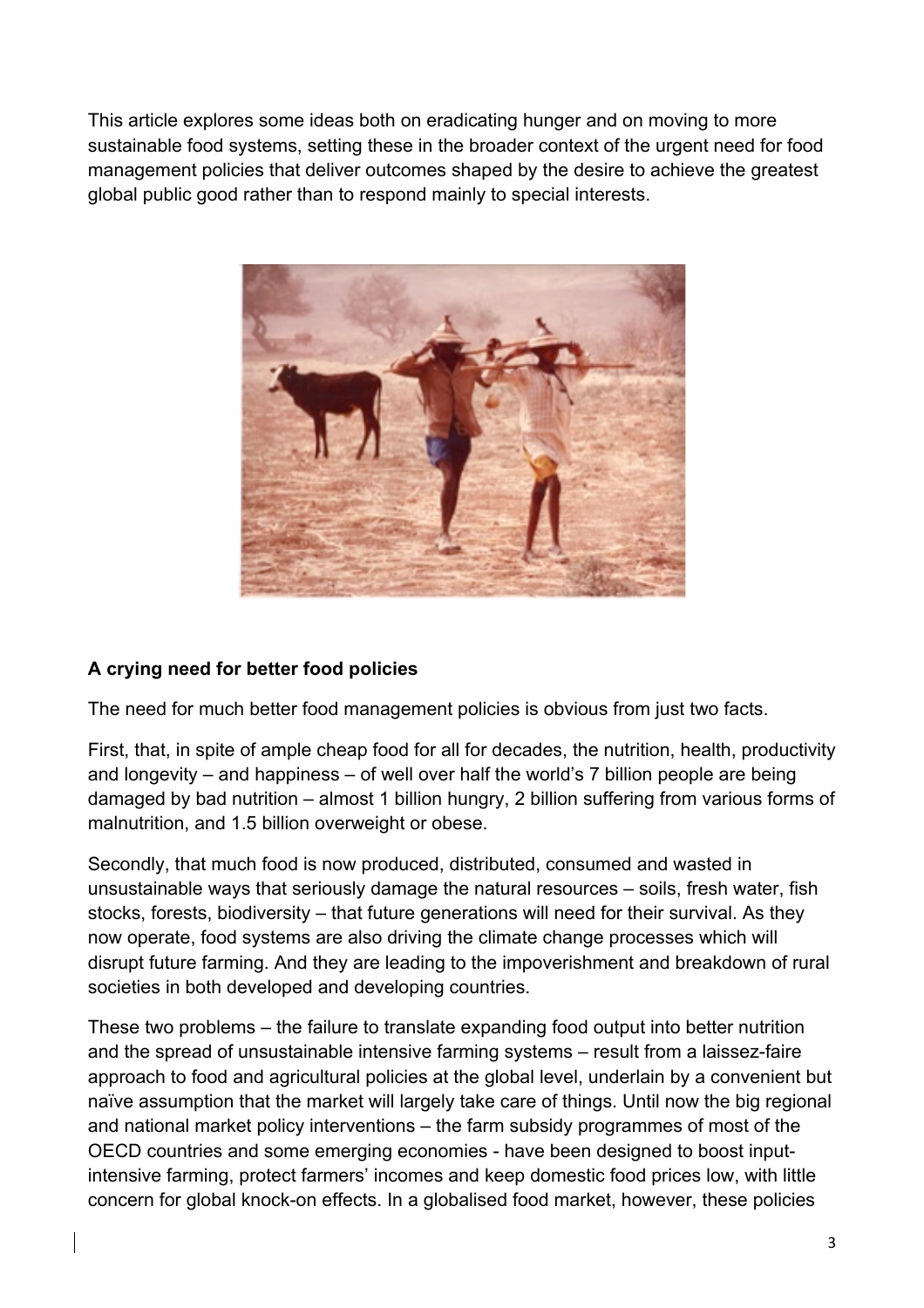have huge international repercussions on nutrition, incomes and the pressure on natural resources in other countries, as was vividly demonstrated when the US and the EU began to promote an expansion in corn-based ethanol production.<sup>iv</sup>

A flurry of trend-based forecasts has looked at world food demand – rather than *needs* – in 2050. Most, including FAO's latest forecast, have assumed that, when their incomes rise, people will inevitably adopt the unhealthy diets and food wasting behaviour of the "west". If this dietary transition takes place in this way, it would have a bigger effect on food demand than population growth and the ending of hunger. Alarmingly, the same FAO study showed that with business as usual, there would still be 318 million hungry people by 2050, but not for lack of food!

This crystal gazing has sparked alarm about how to produce enough food to feed 9 billion people by then. The worry is that that there is less "spare" land to be farmed; the rate of crop yield growth is slowing, and farming will be increasingly exposed to the impacts of climate change. The UK chief scientist concluded that "every means to improve food production should now be employed, including the widespread use of new biotechnological techniques in farming."<sup>vi</sup> Sensing future scarcities, businesses have rushed to "grab" spare land in developing countries often trampling on the land rights of local people.

What the forecasts tell me is that we cannot afford to let current trends continue unaltered. They are a wake-up call for policy shifts that will prevent the prophesies from becoming true.

### **Two simple goals as a point of reference for policy adjustments**

The idea of setting global goals has gained credibility through the Millennium Development Goals (MDG) process. But a great weakness is that the process has failed to create a supportive policy environment for reaching them.

Let me propose two very simple global goals for the food system that, if factored into all relevant policy making, would bring us a lot closer to overcoming both problems.

Goal 1. All people should always be able to eat healthily.

Goal 2. The world's food system should operate sustainably from social, economic and environmental perspectives.

I suggest that we try to have these goals become widely accepted as common sense points of reference for any policy making related to the many dimensions of food management at global, regional and national levels – whether to do with trade, subsidies, nutrition, environment and natural resources management, climate change, food safety, health, agricultural technology, poverty reduction, economic growth and so on.

They could become the focus for civil society lobbying of intergovernmental organisations and governments as well as for shaping public opinion. At first they could help to weed out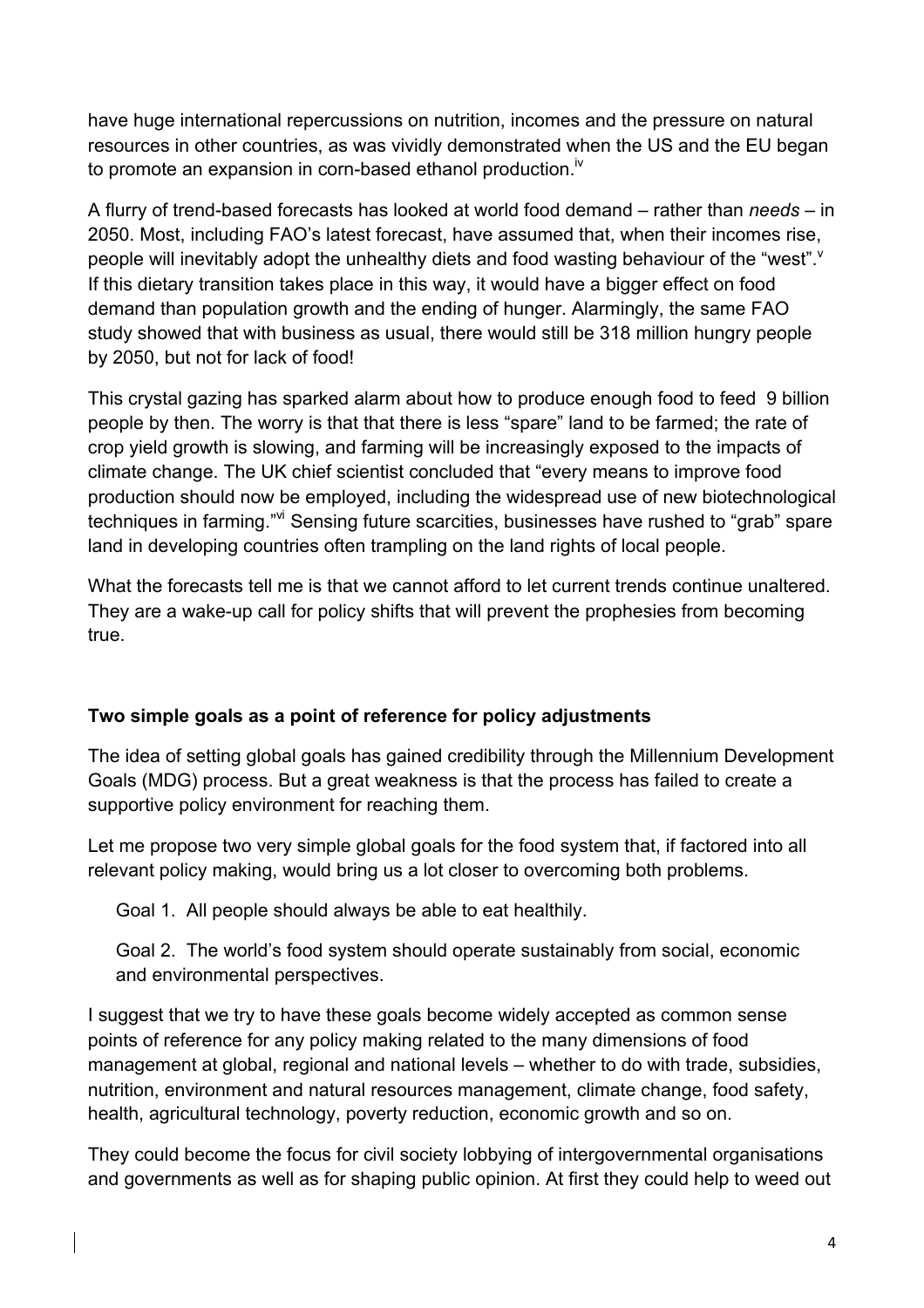existing perverse policies and to challenge potentially non-supportive new policies. And then they could inspire proactive global and national policy making.

## **Four surprising figures**

While writing "How to End Hunger... "<sup>vii</sup> I came across 4 figures that helped me think about the dimensions of the main nutritional problems.

First, I discovered that the average gap between the current food energy consumption of the chronically hungry and the hunger threshold is about 250-300 kcal per day - about 70 grams of rice or wheat. This is equivalent to less than 30 kg of grain per year and implies that less than 2 percent of world cereal production is enough to close the food energy gap for 1 billion people. The annual cost of closing the gap is roughly \$30 billion, or well below 10% of the \$548 billion spent on farm subsidies in 2012.

Secondly, I calculated that the ecological footprint of a "healthy" adult diet (2,700 kcal and 99 g protein per day) would be 40% of that of the recent average daily food use (3,370 kcal and 148g protein per day with a substantial proportion of animal protein) in industrialised countries.

Thirdly, I learnt that the volume of food wasted annually in developed countries is greater that the net yearly food consumption of Sub-Saharan Africa.<sup>viii</sup>

Finally, I found that cereal production rose by around 5% per year in Africa between 2000 and 2010, more than half being due to expanded area, but with yields also rising by a respectable 2%.

Figures such as these suggest that, even if population growth continues as forecast (and this is not inevitable), there is lots of room for reducing the future rate of growth in food demand, while also arriving at a better nourished human population, cutting future human disease burdens and leaving greater "space" for the urgent transition to sustainable production systems with lower greenhouse gas emissions. A potential win-win scenario!

### **The negative effects of low food prices**

Surprisingly, most policy makers accept that low food prices are "good". The price rise in 2008 to 2011 was generally portrayed as a "bad thing". It pushed up the number of hungry and led to food riots in over 20 countries that failed to soften the blow on the poor.

However, when retail food prices stay too low for too long, as for more than 20 years up to 2007–8, they have a number of negative effects. Part of this is because the food marketing system has evolved to create increasingly asymmetrical relationships between consumers, food industry and retailers and traders on the one side, and producers (especially farm labourers) on the other. Under these conditions, the results of low food prices have been: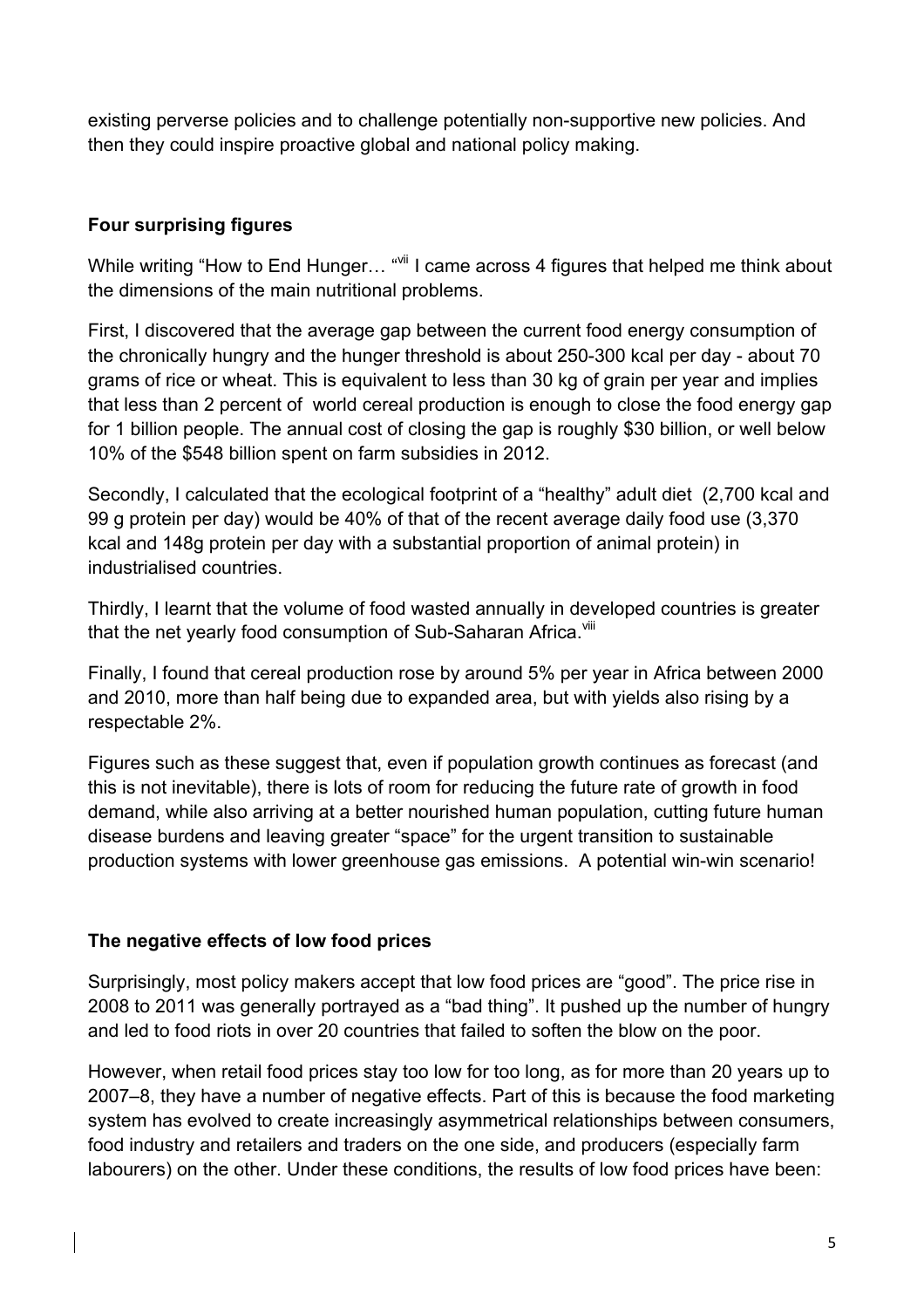- Downward pressure on the incomes of farmers, farm labourers and food industry workers, resulting in:
	- o Their impoverishment and deteriorating living conditions
	- o Accelerating rural-urban migration and growing slums
	- o Disproportionately high incidence of food insecurity amongst rural people. About 70% of the hungry in developing countries are rural.
	- o Low resilience of rural communities and their high exposure to shocks
- Low incentives for farmers to invest and to expand output
- Drop in public investment in rural infrastructure and services and de-capitalisation of production systems
- Under-employment of the rural work force
- Abandonment of good farm land
- Non-payment for the environmental damage and greenhouse gas emissions caused by food production, leaving our children to pick up the bill
- Strong incentives for consumers to waste and over-consume food, partially fuelling the rise in obesity and related non-communicable diseases
- Governments of richer and emerging countries subsidising farmers to fill the income gap between their earnings from food production and a decent living standard.

The main positive impact of low food prices is that consumers, especially lower-income urban families, can buy more food for the same money and be better fed. In rural communities, net food-buying families also benefit, but the rise in the number of such families is itself a result of the low food prices!

Paradoxically, it is generally perceived that low food prices will help to alleviate all manifestations of hunger, while in reality they tend to depress rural economies and contribute to the collapse of rural societies and to accelerating rural–urban migration.

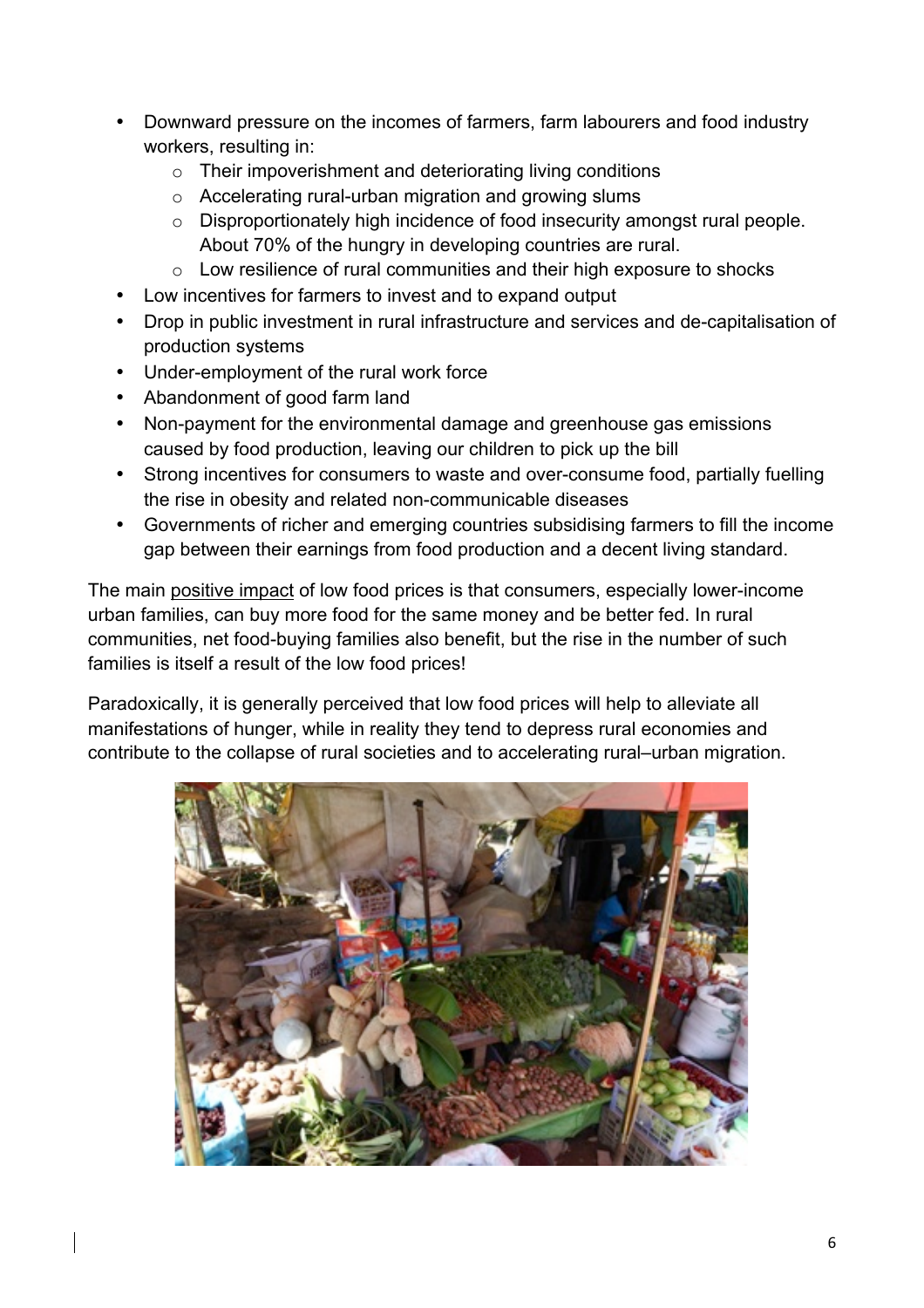### **Link food pricing and social protection policies**

By making food "affordable", many current policies effectively subsidise all consumers including those who have adequate financial means to pay the full costs of their food. In industrialised countries, where food wastage is greatest, food expenditures typically account for as little as 10 to 15% of disposable personal income and so even a substantial rise in prices would not significantly impact on the household budgets of middle and high income families. In developing countries, as incomes rise, the proportion spent on food will also fall, opening a wider range of food choices.

Under current policies most governments are foregoing opportunities to use price adjustments and income redistribution measures to induce behavioural changes amongst both consumers and producers which could yield big social, nutritional, health and environmental benefits. In some cases they offer educational programmes that promote good nutrition and raise environmental awareness amongst consumers but these alone are not enough to radically change how people now eat or to steer the direction of incomeinduced nutritional transitions. This is particularly true because consumption patterns are much more strongly influenced by advertising and retailing practices than by consumer education.

There is now, as we shall show below, convincing evidence emerging from a growing number of developing countries that well-targeted social protection programmes improve the food consumption of very poor families. This opens the way for policies that deliberately push up food prices to counteract the negative impacts of low prices, outlined above.

And so, to reach the proposed goals, I suggest that governments engage in two linked sets of actions. First, that they adopt policies that raise consumer food prices with the aims of stimulating investment in expanding food output through sustainable farming systems, assuring fair incomes for food chain workers and getting consumers to offset the cost of public health and environmental damage caused by their eating habits through penalising food wastage, over-consumption, and eating of foods with high environmental footprints. This would harness consumer food purchasing power to induce badly needed investments in rural development and livelihood improvements in farming communities. Secondly, that they use income transfers, indexed to food prices – or, in some cases, food transfers - to boost the food accessing power of the poorest families to a point at which they can escape from the hunger trap.

#### **Towards "fair" food prices**

Rising retail food prices will only elicit a sustainable production response if they are transmitted through the food chain and deliberately linked to the uptake of sustainable farming methods that work on the basis of enhancing biological inputs, rather than agrochemicals. It is small-scale family farmers that have the experience on the ground to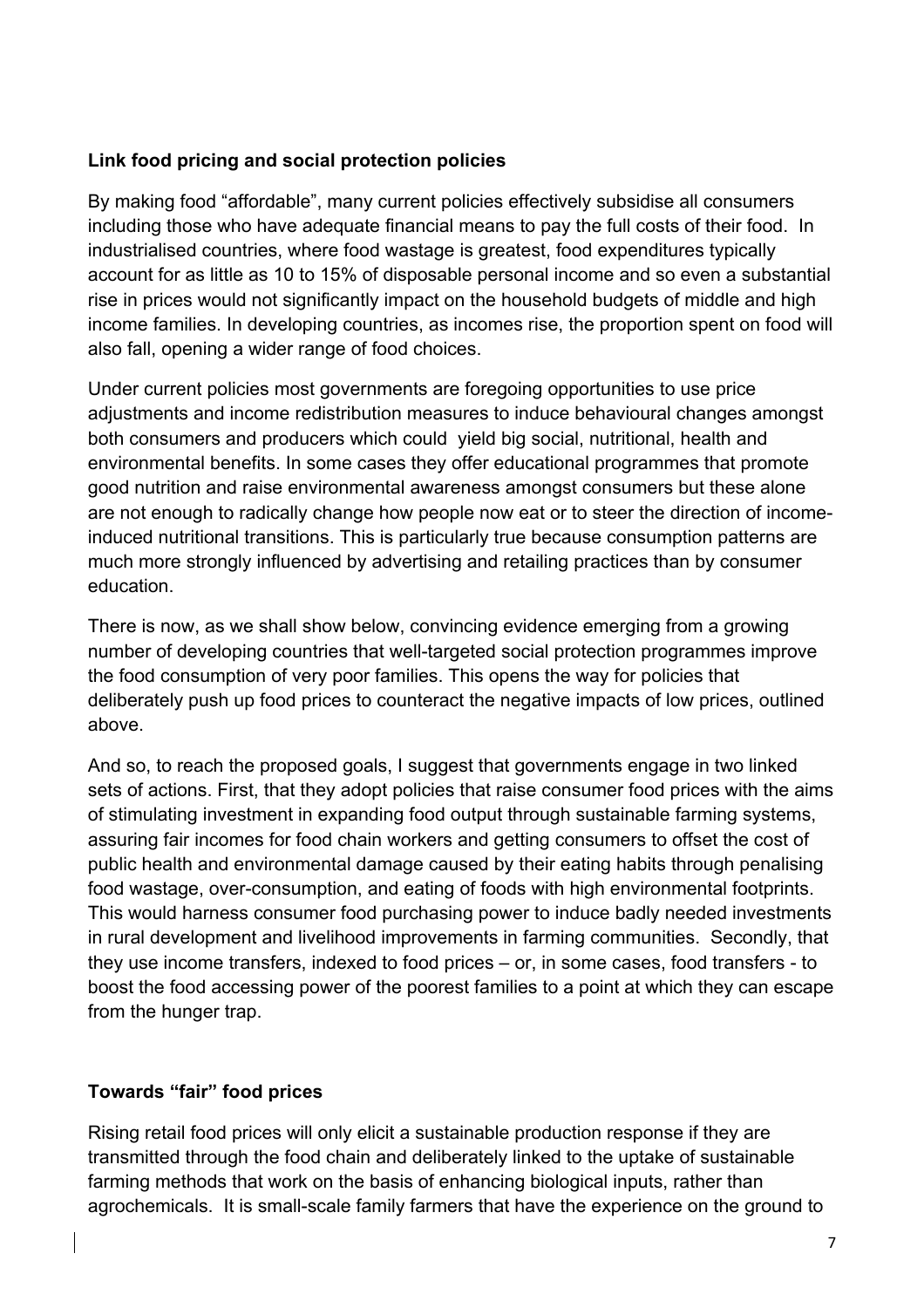work with their local ecologies and sustain productivity, often making good use of marginal land.

There are significant rewards to be captured along the food chain - from farmers reducing input costs to consumers building healthier diets on wholesome food. The Fair Trade movement shows that price transmission from consumer to producer is possible, and that higher and more predictable prices can trigger increased output of quality products grown more sustainably by small-scale farmers. If we can make all food trade, local and international, "fair" (and I see no reason why not<sup>ix</sup>), mid-century food demand would readily be met, mainly by small-scale farmers responding to price incentives. Rural hunger and malnutrition should have disappeared.

In the Middle East, South Asia and China options for expanding food production are tightening because of land and water constraints. However, where future food needs will increase fastest (in much of Africa), there is still ample room for raising cropped areas and yields. There is a large gap between current and potential yields, even when using sustainable practices. A rise in farm-gate prices would release the latent production capacity of small-scale farmers when they feel confident that the additional income will exceed the cost of engaging amply available extra labour. If higher food prices are ultimately reflected in a "living wage" for farm workers – paid for by consumers - this alone would make a huge dent in rural poverty and hunger.

Confidence that a move towards more sustainable farming systems is already under way is evidenced by the rapid uptake by small-scale farmers, especially in developing countries, of agro-ecological practices including minimum tillage ("conservation agriculture")<sup>x</sup>, SRI (System of Rice Intensification)<sup>xi</sup>, agro-forestry, and organic farming systems. Most importantly, these innovations raise labour productivity but they also rebuild soil fertility, make better use of scarce land and water resources, lead to greater yield stability and cut fossil fuel use: in some cases they store more carbon in the soil. Farmers like them because investment needs are small and net incomes rise.<sup> $xi$ </sup> In many instances, more holistic farming systems, using agro-ecological practices, are capable of generating multiple services (cleaner water, natural pest control, among others) while not sacrificing yields. As oil prices rise, their comparative advantages over conventional farming systems will grow.

The uptake of such systems could be accelerated by adjustments in the policies of the 47 countries that now subsidise farming. However, though the recent global food price rises opened opportunities for painlessly cutting farm support subsidies, the OECD states that exactly the opposite is happening, especially through rising farm input subsidies in Asian emerging economies.<sup>xiii</sup>

The EU's Common Agricultural Policy (CAP) has moved away gradually from direct production subsidies, high import tariffs and export subsidies in response to WTO pressure. However its shift towards "decoupled" financial support for farm incomes still appears to have a food price depressing impact in Europe and beyond. The current negotiations around CAP 2014-20 and related national policy-making seem to be leading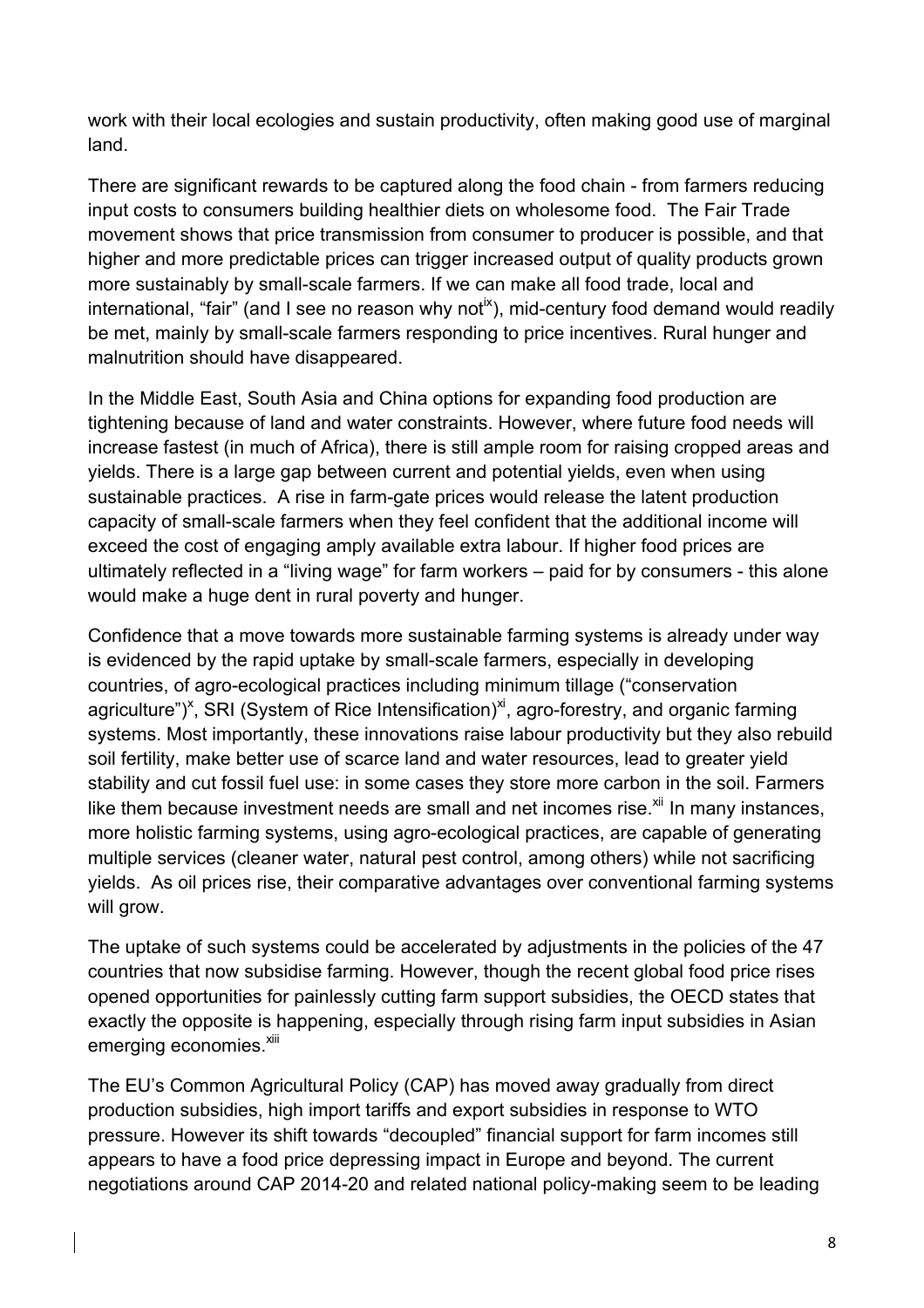to compromises which are unlikely either to get EU consumers to come much closer to meeting the full costs of their food or to reducing trade distortion effects at the global level. The new CAP is also criticised for "greenwashing" agriculture, squandering a good opportunity to drive the shift to truly sustainable food production. $X^W$ 

Interestingly, the USA has combined social protection (through food stamps) and farm subsidies in the same policy instrument (the Farm Bill). However, as pointed out by The Economist, recent action has been designed to minimise that linkages between the two components! The farm subsidy component, now paid mainly in the form of crop insurance, tends to encourage over-production of cereal crops and to concentrate support on the largest farmers – with 10% of farmers receiving 75% of the available funds.<sup>xv</sup> The new Bill includes innovative programmes for sustainable agriculture by supporting local food, organic agriculture, rural development, speciality crops, and start-up farmers, but, like the new CAP, it continues to support unfair competition from US producers on the global market.

Wouldn't it be better if countries that now subsidise farming look to policies that favour a rise in domestic consumer and farm gate prices, opening the way for a redirection of subsidies away from farm income support? This would free up fiscal resources for targeted income supplements for poor consumers to enable them to eat healthily even as prices rise. At the same time, input subsidies would be replaced by more publicly funded research and development on sustainable production systems, and by greater rewards for producers to convert to low-input but high-output farming practices. The cost of subsidies could be increasingly offset by rising taxation on high footprint foods, carbon emissions, water pollution and construction on farm lands. Some savings in developed countries could be applied to underpin similar policy adjustments in developing countries, as the higher food prices begin to have a knock-on effect on global markets.

### **The case for social protection**

Moving to seriously higher food prices will take time because of consumer and farmer apprehensions and perceived political risks. This means that, in the short term, redistributive measures are vital to enable the 840 million chronically hungry people to access their food needs. Without additional resources, the hungry are caught in a vicious circle from which escape by their own means alone is virtually impossible. Hunger exposes them to weakness, ill health and shortened lives, and prevents them from working and so from earning the money they need to buy adequate food. Those nations that have succeeded in breaking the hunger cycle have all engaged in some form of income or food transfer, targeted on very poor families.

Of these experiences, I have first-hand knowledge of Brazil's Zero Hunger Programme, launched by Lula on his first day as President in January 2003. It combines nutritional, agricultural and social protection policies. It includes universal school lunches, a deliberate move to harness incremental food demand to stimulate small-scale farming, and accelerated land reform. Much the biggest component (*Bolsa Familia*) provides monthly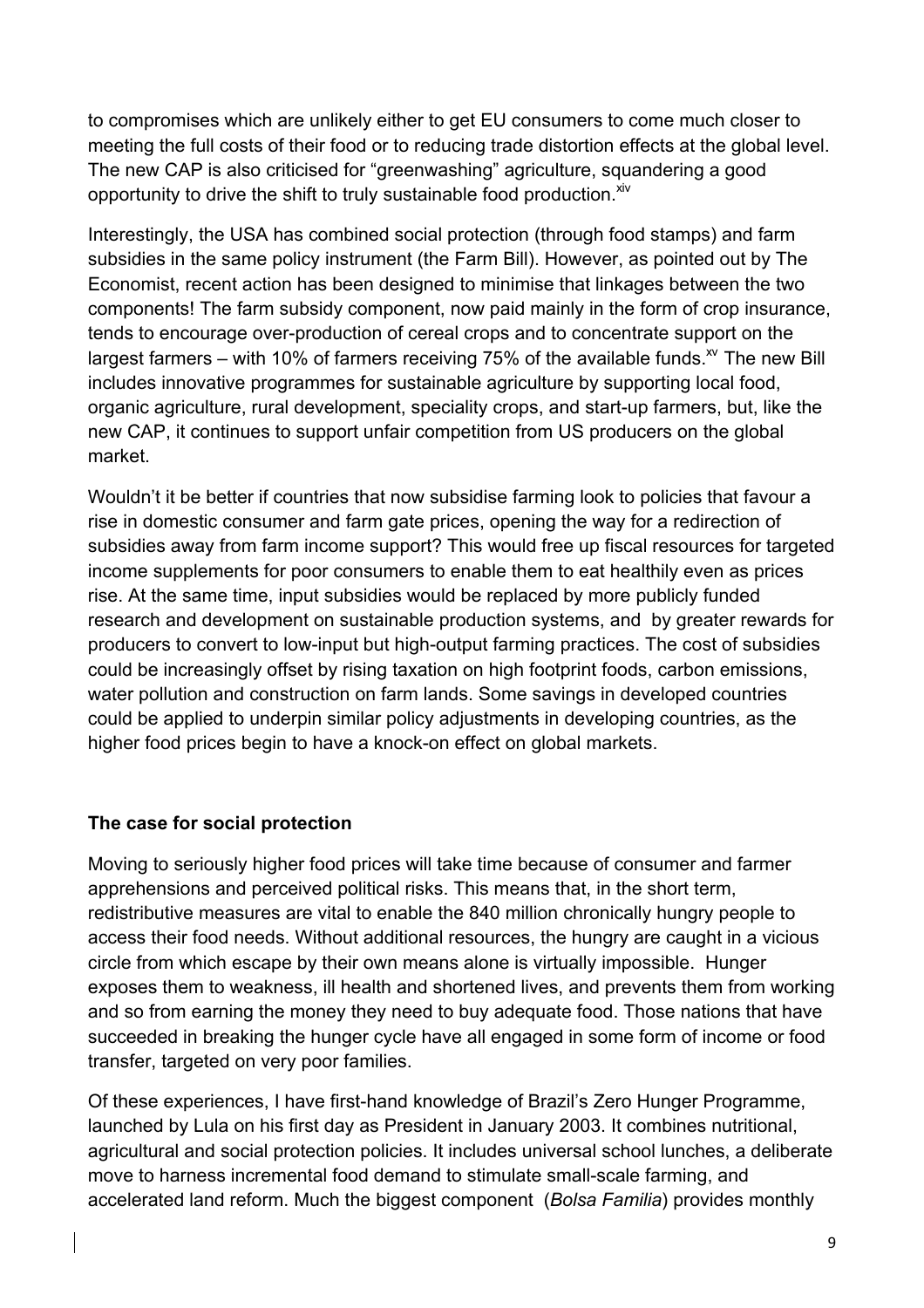cash transfers to over 12 million poor families, channelled when possible through adult women family members. The results are impressive: a rapid fall in hunger; higher labour force participation; incomes for the poor rising 5 times as fast as those of the rich; big drops in under-5 child mortality and stunting; better public health and school attendance, and a greater status for women in the home and community. By raising minimum wages simultaneously, government reinforced the impact of the cash transfer programme.<sup>XVI</sup>

Convincing feedback on the success of such programmes, including their impact on reducing "distress" shedding of assets in times of shock, is coming from a growing number of African and Latin American countries.<sup>xvii</sup> But a main blockage to their still wider adoption is a common perception that they create dependencies and induce laziness. While this may be so in some developed country welfare programmes, modest transfers to people living under conditions of extreme deprivation enable them to access adequate food. This frees them from social exclusion and assures them the energy they need to stand on their own feet, study to good effect, be less prone to illness and compete for jobs. Responsible use is made of such funds and in rural areas what is not used on food consumption is invested in farm assets <sup>xviii</sup>

An added reason for enabling good nutrition is that it is a viable investment. Nobel Laureate Robert William Fogel claims that "the combined effect of the increase in dietary energy available for work, and of the increased human efficiency in transforming energy into work output appears to account for about 50 percent of the British economic growth since 1790". Xix At that time, average daily food consumption in Britain was about 2200 kcals per person which is about the mean Dietary Energy Supply (DES) now in sub-Saharan Africa. There seems to be no reason why the results of increasing human energy availability and stature – and hence energy efficiency – would be any different in Africa today, so the opportunity now exists for countries to boost their economies partly through better nutrition without waiting 200 years.

#### **Risks**

The biggest risk is that the proposed changes will not be allowed to happen because of the huge strength of vested interests in food management, exemplified by the concentration of much of ownership of farm input and output processing businesses, the international food trade, and the retailing of food in just a few corporations.

Partly because of this, there is a real danger of food price rises moving faster than the creation of well-run nationwide social protection programmes, leaving the poor in a worse condition than before the process of adjustment.

A third risk is that higher farm gate prices could stimulate a rise in food output at the same time as the rate of growth in demand is slowing, thereby creating surpluses and a possible subsequent collapse in prices.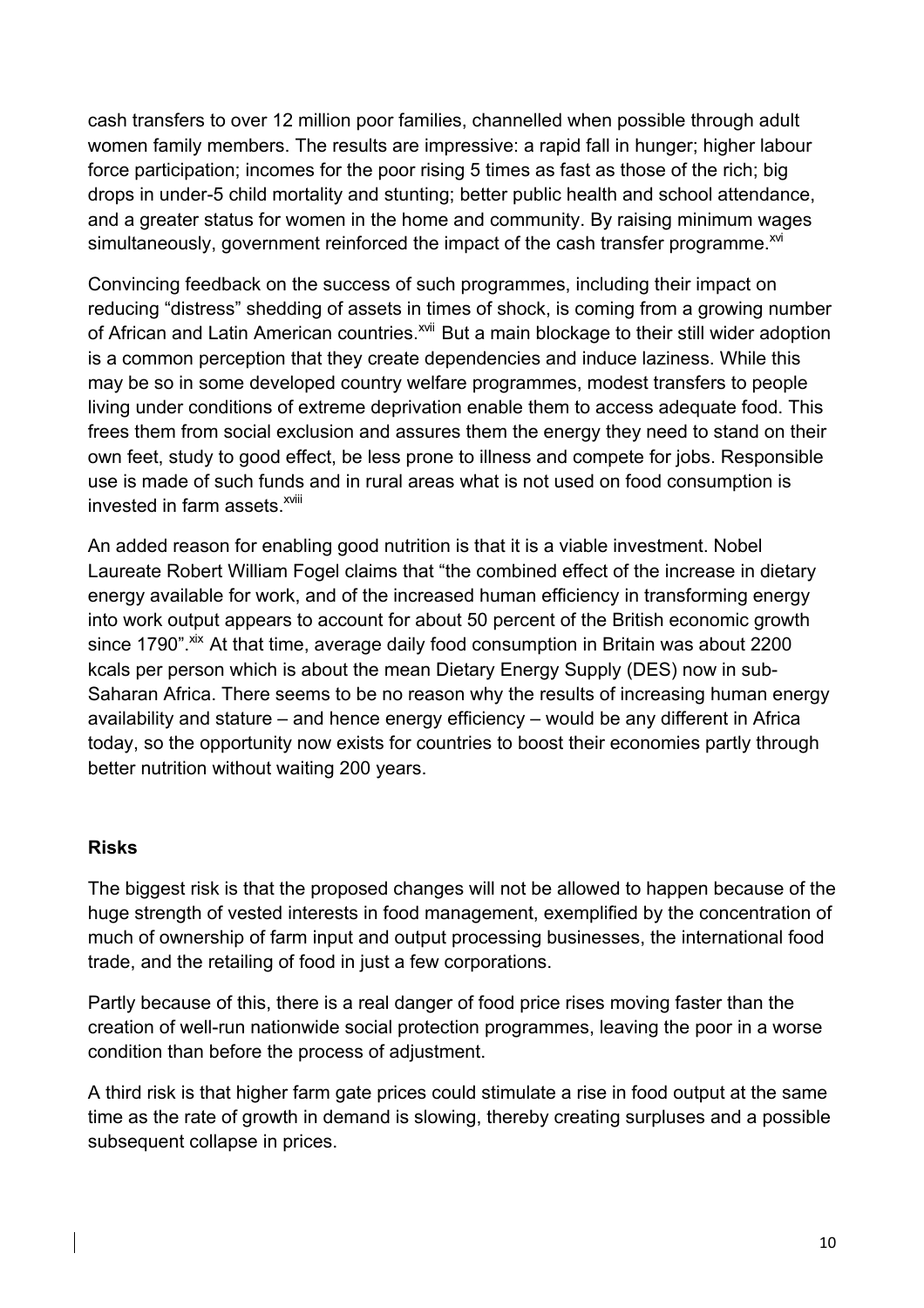#### **Closing thought**

We all have a long way to go to understand what it means to be responsible citizens in our globalised society. Amidst growing inequalities, what are our obligations towards each other, and how do we translate these into practical actions to close the gaps? And to what extent, as this generation's stewards of the world's resources, are we giving enough consideration to the needs and interests of future people in our decision-making?

Unless we pull ourselves together very quickly, future historians will brand us as a selfish bunch that has squandered its huge advances in knowledge, communications and wealth by failing to apply them for the benefit of all humanity.

As a start, let's each see how, in our own lives, we can apply common sense towards ending hunger by 2025!

(May 2014)

#### *Acknowledgement*

*I wish express my thanks for constructive comments to those who attended presentation arranged by the Cambridge Humanitarian Centre as well as to my friends Ben Davis, Frédéric Dévé and Materne Maetz.*

I would be very happy to receive comments and suggestions from readers, addressed to me at andrew.macmillan@alice.it

!!!!!!!!!!!!!!!!!!!!!!!!!!!!!!!!!!!!!!!!!!!!!!!!!!!!!!!!!!!!

<sup>&</sup>lt;sup>i</sup> FAO/FSNAU and FEWS Net, Mortality among populations of southern and central Somalia affected by severe food insecurity and famine during 2010-2012, Rome & Washington, May 2013 (available in pdf) incotal famine during a<br>"Ignacio Trueba and I coined the term 'famicide' in: Trueba, Ignacio and MacMillan, Andrew, How to End Hunger i

Times of Crises (2<sup>nd</sup> edition), FastPrint Publishing, Peterborough, 2013.<br><sup>iii</sup> See proposal set out in http://www.hungerexplained.org/Hungerexplained/Hunger\_crime.html<br><sup>iv</sup> See Babcock, B.A and Fabiosa, J.F., The Impact

PB-5, Iowa State University, April 2011 (http://www.card.iastate.edu/policy\_briefs/display.aspx?id=1155)<br><sup>V</sup> See, for instance, Alexandratos, N and J. Bruinsma, World Agriculture Towards 2030/2050, The 2012 Revision, ESA

Working Paper, FAO, Rome June 2012 (http://www.fao.org/docrep/016/ap106e/ap106e.pdf)<br><sup>vi</sup> Sir John Beddington, quoted in The Observer, 23rd January 2011<br><sup>vii</sup> Trueba and MacMillan *op. cit.* 

viii FAO/UNEP, SAVE FOOD, Global Initiative on Food Losses and Waste Reduction-Key Findings on

http://www.fao.org/save-food/key-findings/en/<br>
Kiec: Fairtrade Foundation, submission (prepared by Aurelie Walker) to EU Trade Policy Public Consultation, July 2010 (http://www.fairtrade.org.uk/includes/documents/cm\_docs/2010/e/eu\_trade\_policy\_consultation.pdf) x See, for instance, Friedrich, T & A. Kassam, Conservation Agriculture for Sustainable Intensification, University of

Teramo, September 2011<br><sup>xi</sup> See: SRI-System of Rice Intensification website, hosted by Cornell University:

<sup>(</sup>http://sri.ciifad.cornell.edu/http://sri.ciifad.cornell.edu/)<br>xii See, for instance, UNCTAD Trade and Environment Review 2013, Wake up now before it is too late: make agriculture truly sustainable now for food security in a changing climate, Geneva 2013, or FAO, Save and Grow, Rome, 2011